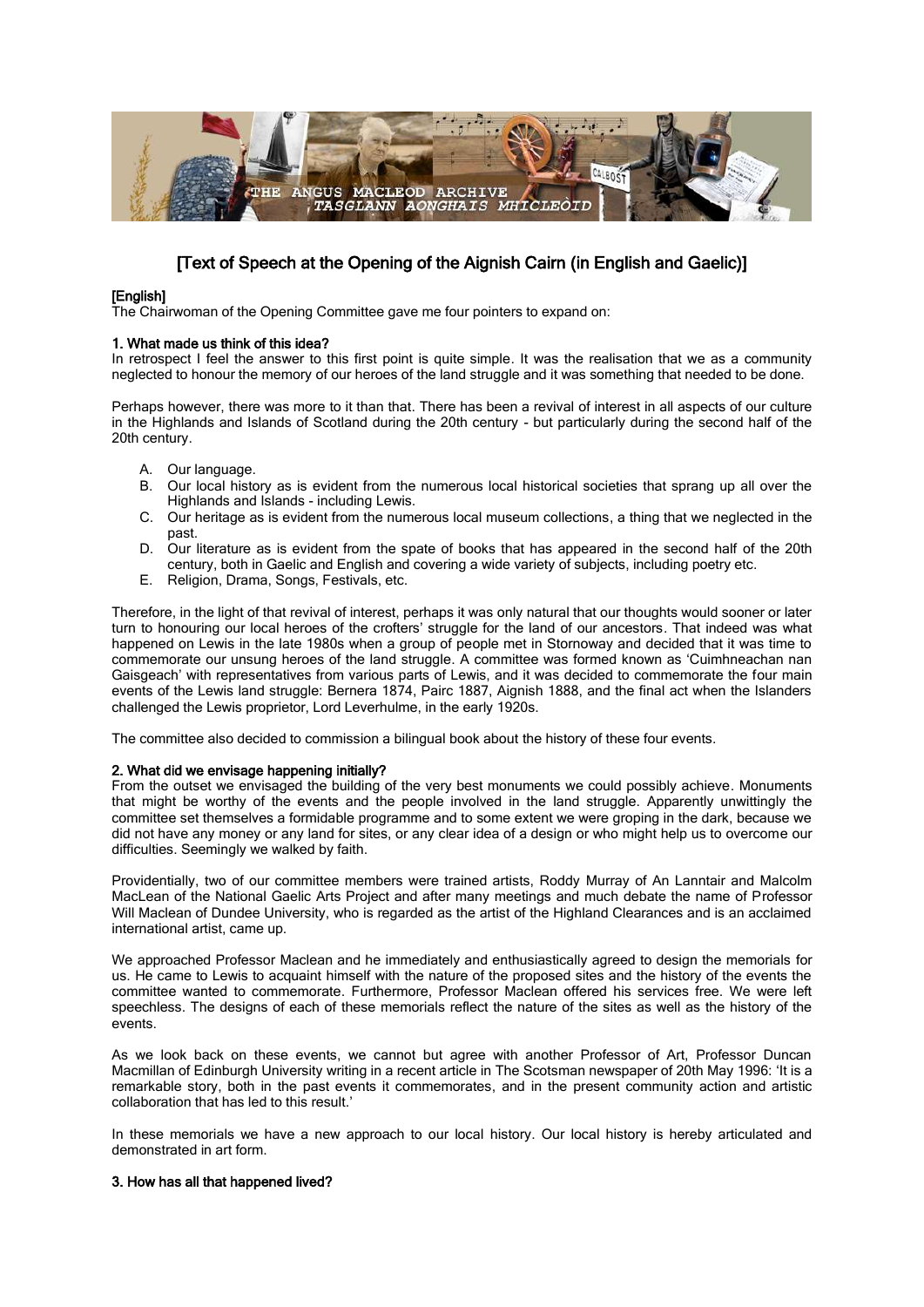In the end we must confess that the success of the 'Cuimhneachain nan Gaisgeach' project exceeded our wildest dreams.

Certainly we had our disappointments, but we feel that the project generated a lively interest in, and appreciation of, our local history and the valuable heritage bequeathed to us by our forefathers who sacrificed much to secure the rights we take for granted.

### 4. Our strongest and most pleasurable memories of the project

Perhaps the committee's most pleasurable memory of this project is the generous support and encouragement we received from the local community as well as from friends from all walks of life - far and wide.

That support was amply demonstrated by the magnificent initiative shown by the public at the opening of these memorials. Obviously the local people adopted the project as their own community project. The project has also attracted attention throughout the country as an example of a people that are rightly proud of their own history.

Finally, a brief word about our team of three professional artists, our designer, our architect and our builder. It has given our committee very great pleasure to note the high place given by the art world to our artistic designer, Professor Will Maclean as the creator of this new form of expressing our local history in art.

Also, it was a great pleasure and privilege for our committee to work with our artistic architect John Norgrove, Mangersta, Uig, Lewis, the man who interpreted the designer's vision by preparing detailed working plans, without which the ideas of the designer could not be translated into meaningful objects of beauty. Furthermore, Mr Norgrove, like Professor Will Maclean, gave the committee a very pleasant surprise by donating his services free of charge and in that way both these men contributed a very substantial sum of money towards the cost of building these memorials.

Lastly, but not least, I come to our third professional member of the team, the builder, Jim Crawford, Garynahine, Lewis, the artistic stonemason who translated the vision of the designer and the working plans of our architect into lasting symbols of our forebears struggle for the land.

# **[Gaelic]**

Dh'iarr neach-cathrach a'chomataidh fuasgladh orm leudachadh air ceithir puingean:

### 1. De thug oirnn smaoineacheadh air an seo?

A' coimhead air ais, saoilidh mi gu bheil freagairt na ciad ceist gu math sìmplidh. Thàinig sinn gu thuigsinn nach robh cuimhneachan againn mar choimhearsnachd air gaisgeach strì an fhearainn agus 's e rud a dh'fheumadh a bhith dèanta a bha an sin.

Ach 's docha gun robh barrachd air an sin ann. Tha athbheothachadh air a bhith anns an ùidh a thathas a' gabhail 'n ar cultar 's a Ghaidhealtachd agus anns na h-Eileanan anns an fhicheadamh linn - gu h-àraidh anns an dara leth de'n linn.

- A. Ar cànain.
- B. Ar n-eachdraidh ionadail mar a chithear leis an iomadh comunn eachdraidh ionadail a tha air nochdadh air feadh na Gaidhealtachd 's nan Eilean - Leôdhas nam measg.
- C. Ar dualchas mar a chithear bho'n iomadh cruinneachadh ann an taighean-tasgaidh ionadail, rud anns nach rohh diù againn roimhe seo.
- D. Ar litreachas mar a chithear leis na tha de leabhraichean air nochdadh anns an dara leth de'n fhicheadamh linn, an dà chuid anns a' Ghàidhlig agus a Bheurla a' toirt a steach iomadh cuspair, 'nam measg bàrdachd etc.
- E. Creidimh, Drama, Ceol, Feisean, etc.

Le sin, mar a bha ùidh dhaoine air athbheothachadh, 's docha gun robh e nàdarrach gun smaoinicheadh sinn uair neo uaireigin air urram a thoirt do ar gaisgich ionadail a bha an sàs ann an strì nan croitearan airson fearann ar sinnseirean. 'S e sin gun teagamh a thachair ann an Leôdhas anns na bliadhnachan mu dheireadh de na 1980an an uair a choinnich buidheann dhaoine ann an Steòrnabhagh agus dh'aontaich iad gun robh an t-àm ann cuimhneachadh air gaisgich strì an fhearainn.

Chaidh comataidh a' stèidheachadh, 'Cuimhneachain Nan Gaisgeach' le riochdairean bho chearnaidhean eadardhealaichte de'n eilean, agus chaidh aontachadh gun deidheadh cuimhneachadh air na ceithir prìomh thachartasan ann an strì an fhearainn ann an Leôdhas: Bearnaraigh 1874, Pairc 1887, Aiginis 1888 agus an aimhreit mu dheireadh, nuair a sheas na h-eileanaich an aghaidh an uachdarain, am Morair Leverhulme, tràth 's na 1920an. Dh'aontaich a' chomataidh cuideachd gun coimiseanadh iad leabhar air eachdraidh nan tachartasan sin cuideachd.

# 2. De bh'againn 's an amharc an toiseach?